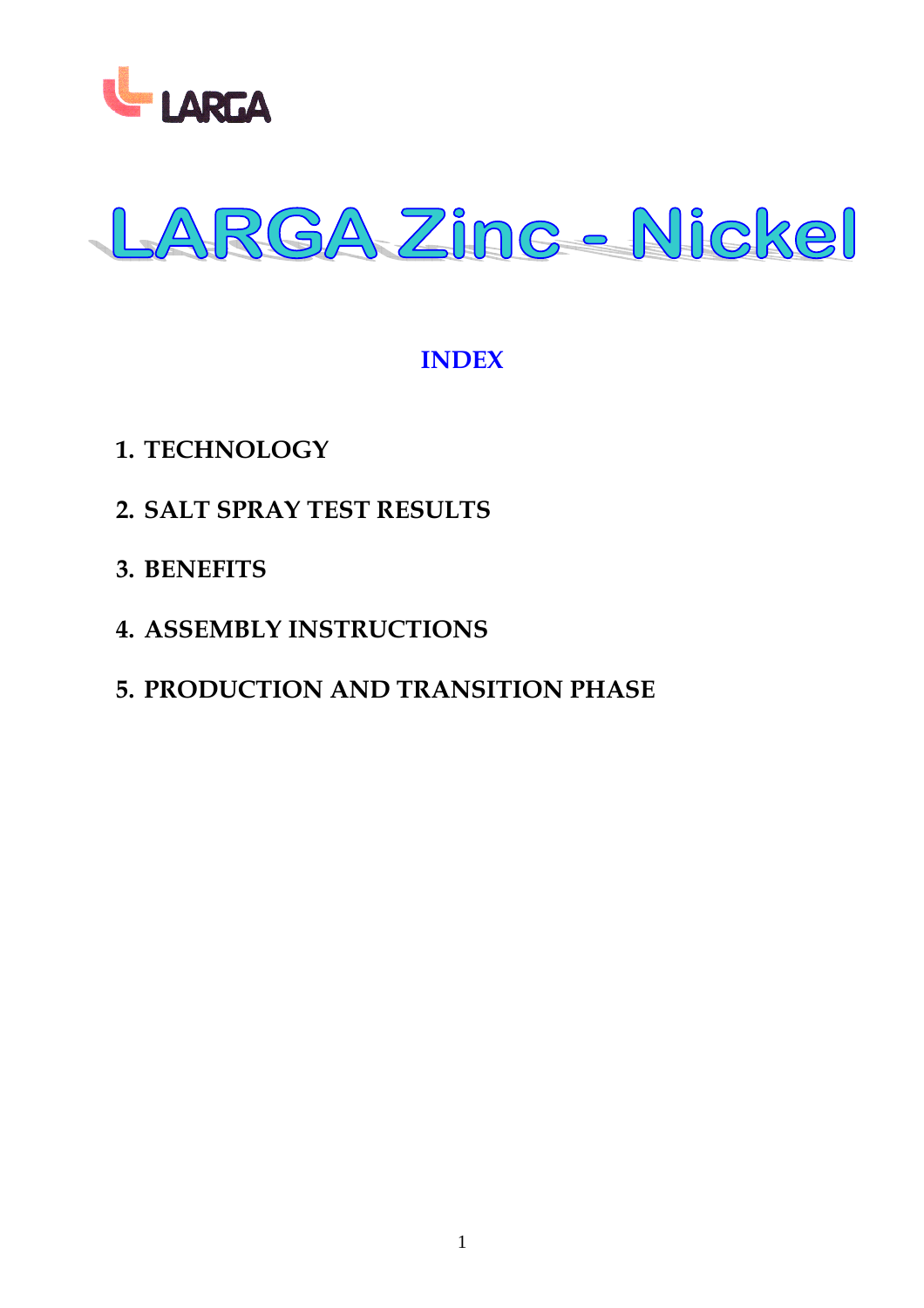

# **1. TECHNOLOGY**

The innovative Larga Zn/Ni plating exceeds the requirements of European laws, combining top corrosion resistance and environment safety.

Here below is the comparison of the coating structure in the evolution from yellow CrVI (A3C) to white CrIII and to the new Zinc/Nickel.



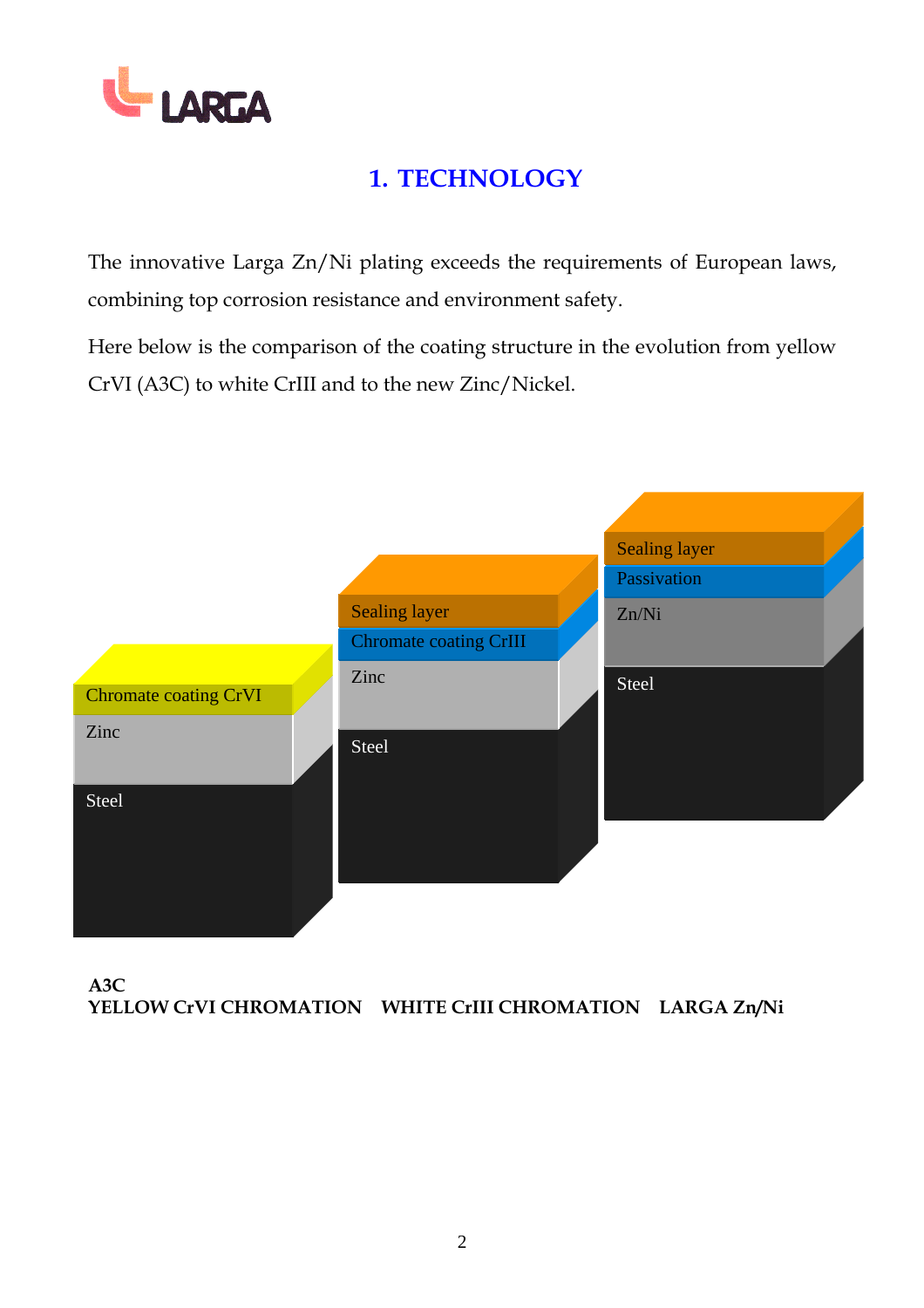

# **2. SALT SPRAY TEST RESULTS**

The special coating with a total layer thickness of 6-10 mm and a nickel content of 12%-15% offers the best corrosion resistance.

Here below are examples of salt spray tests: EN ISO9227, runned in house showing the major benefits of Zn/Ni coating versus actual CrIII passivation technology.

### $\supset$  **PICTURE SEQUENCE 1**

It shows the evolution in time, before red rust occurrence, of non-stressed parts.

 **200 HOURS 450 HOURS 800 HOURS 1000 HOURS**







**CrIII Zn/Ni CrIII Zn/Ni Zn/Ni Zn/Ni**

# Â **PICTURE SEQUENCE 2**

It shows the evolution in time, before red rust occurrence, of non-swaged ferrules.

 **200 HOURS 450 HOURS 600 HOURS 1000 HOURS**

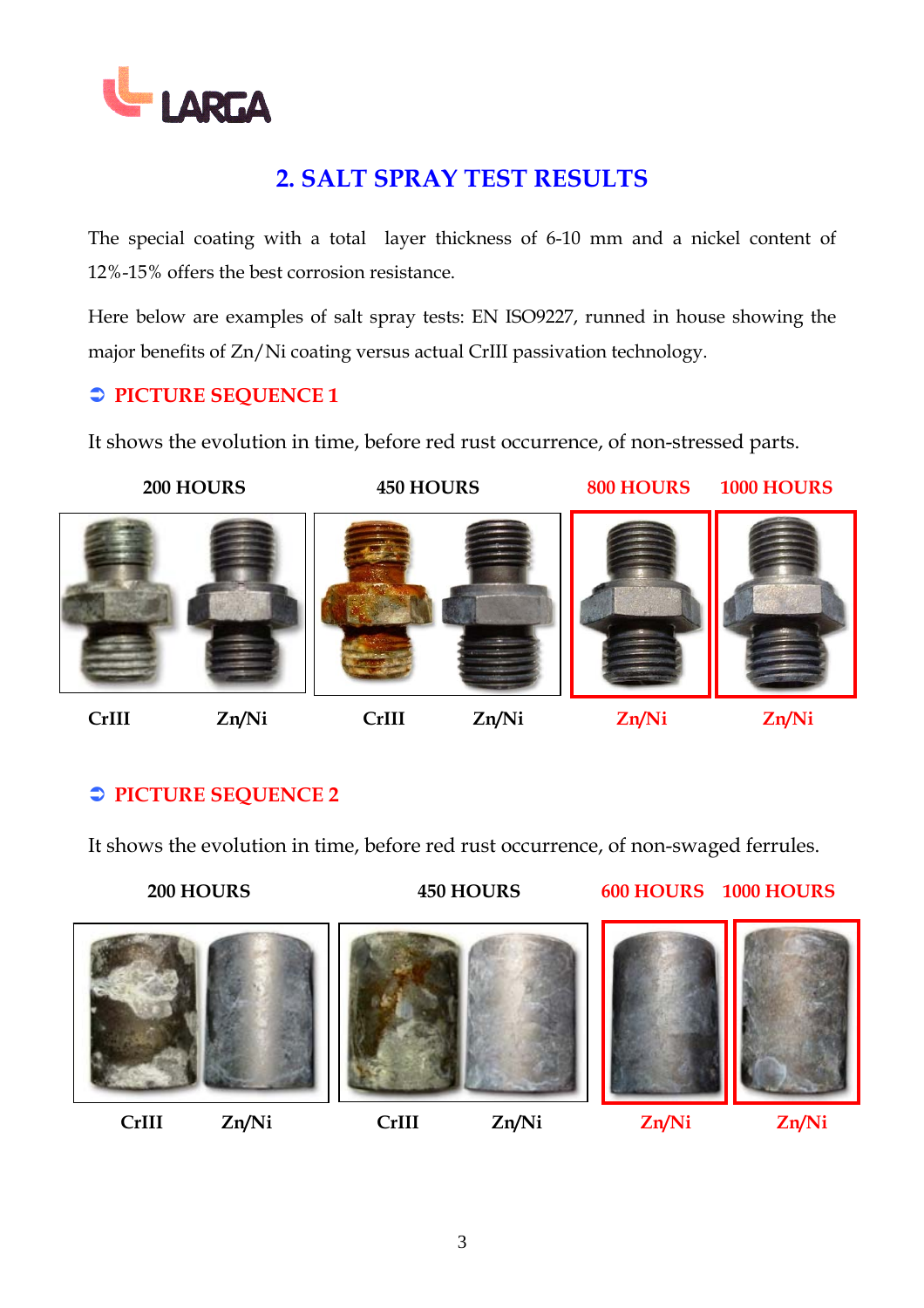

### Â **PICTURE SEQUENCE 3**

It shows the evolution in time, before red rust occurrence, of swaged ferrules. The sequence shows the benefit of the top coating on stressed parts.

 **120 HOURS 350 HOURS 600 HOURS** 







 **CrIII Zn/Ni CrIII Zn/Ni Zn/Ni** 



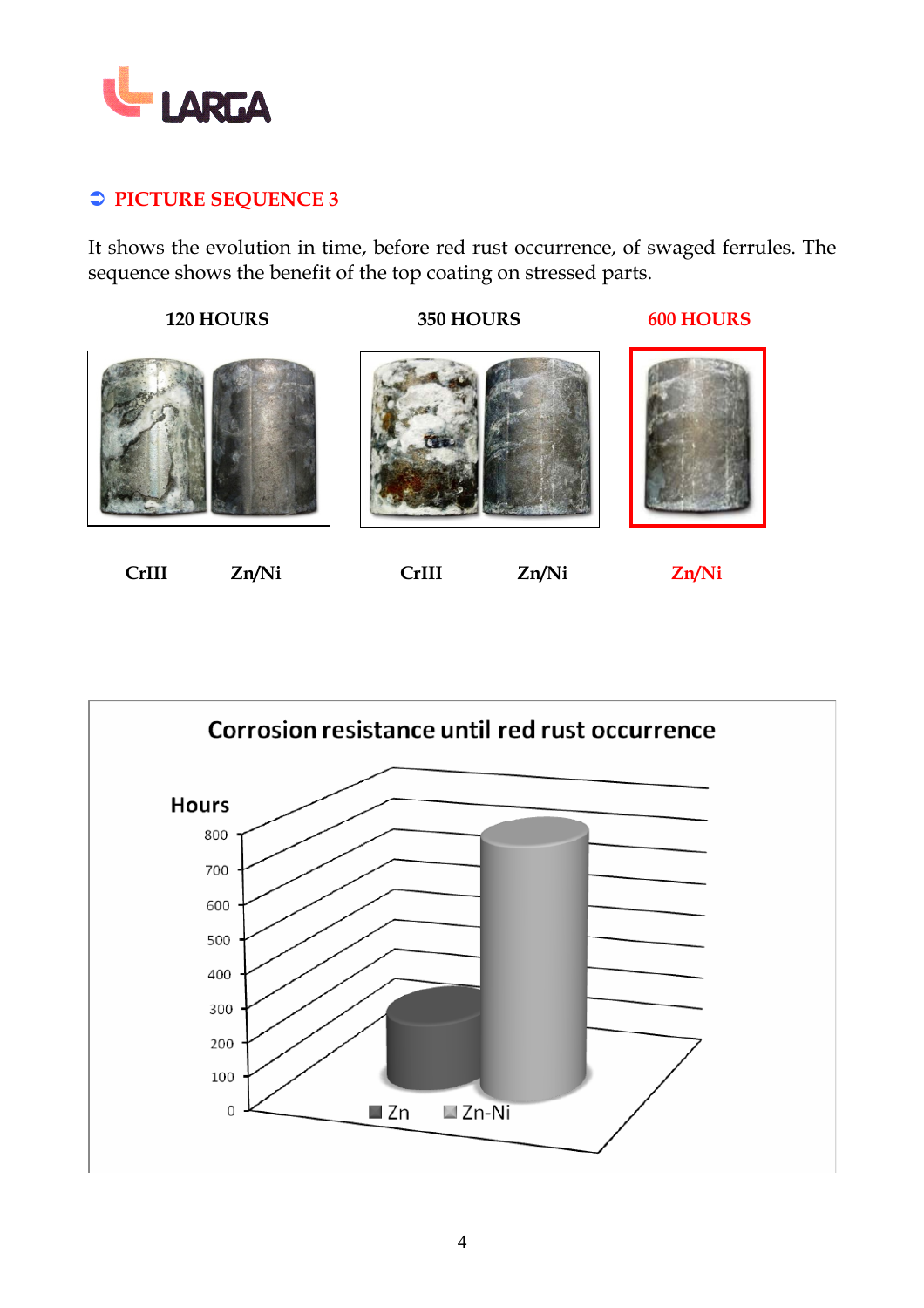



# **WHY LARGA ZINC / NICKEL?**

- **Zn/Ni plating plus top coat**
- **White rust appears only as light grey haze (no blooming effect as CrIII)**
- **Super resistance to corrosion (red rust occurrence acc. EN ISO 9227)** 
	- **Non stressed parts: > 700 hours**
	- **Swaged parts: > 350 hours**
- **Ecological Chromium-free solution**
- **Torque levels unchanged**
- **Compliance with EEC directives RoHS 2002/95/CE and ELV 2000/53/CE**
- **Proven standard in the automotive industry**
- **Colour: matt grey**
- **Compatibility with all commercial hydraulic media**